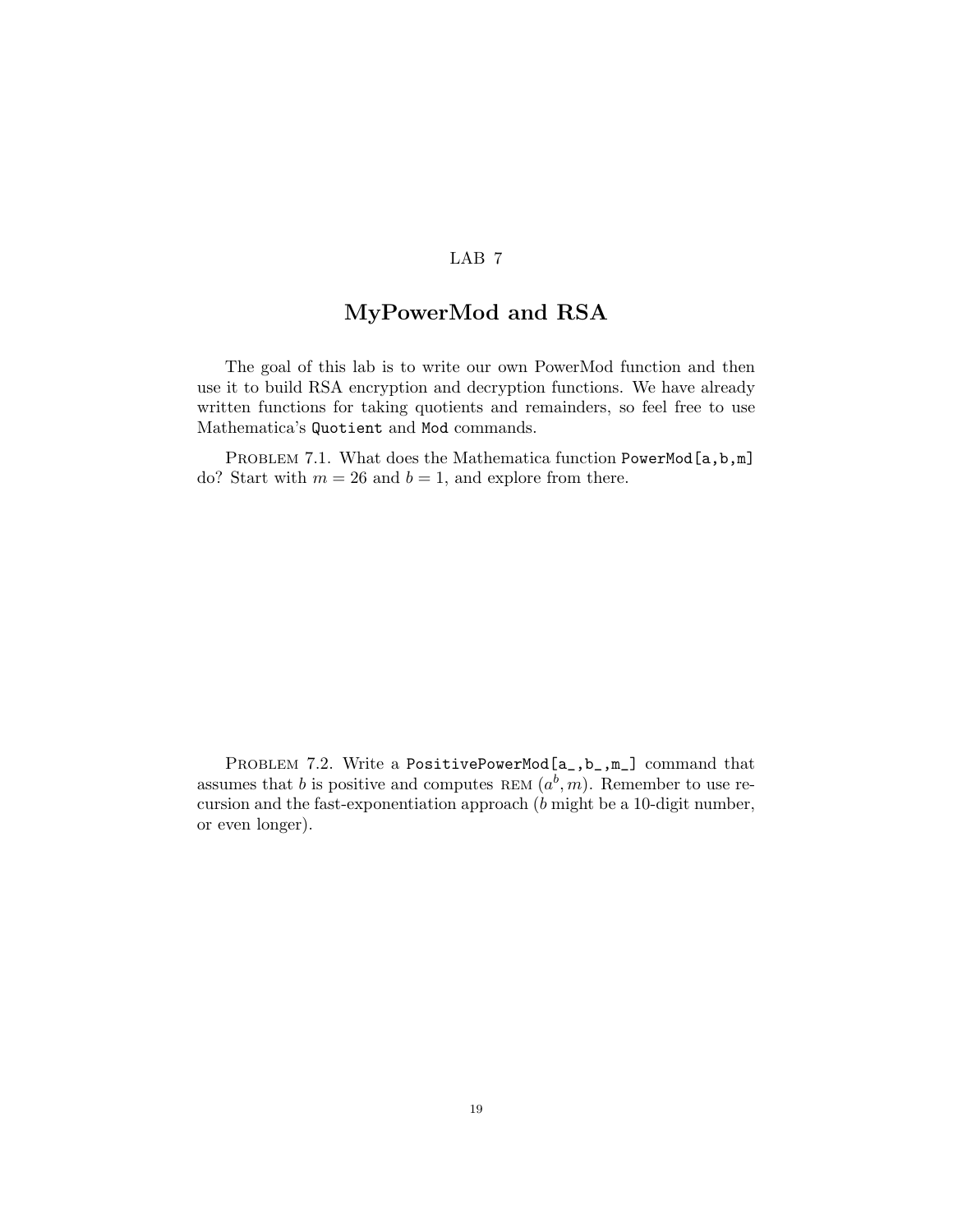PROBLEM 7.3. We are about to implement the Extended Euclidean Algorithm in Mathematica. In order to remember how it works, use it to find the Bézout coefficients for  $a = 137$  and  $b = 53$ , using the table approach.

```
PROBLEM 7.4. Write a ExtendedEuclideanTable[a_,b_] that creates
the table we generate with the Extended Euclidean Algorithm.
   It should look roughly like this:
   ExtendedEuclideanTable[a_,b_]:=Module[{EETable={},i=1},
        AppendTo[EETable, (*add the starting row*)];
        While[(*remainder of a and b is not zero*),
            (*add a new row to EETable*);
            i++;
        ];
        (*fill in the starting i-th row of s and t values*)
        While[(*we have not returned to the top*),
            i--;
            (*fill in the i-th row of s and t values*);
        ];
        EETable;
   ]
```
PROBLEM 7.5. Does ExtendedEuclideanTable[137,53] produce the same table as you made in Problem 7.3?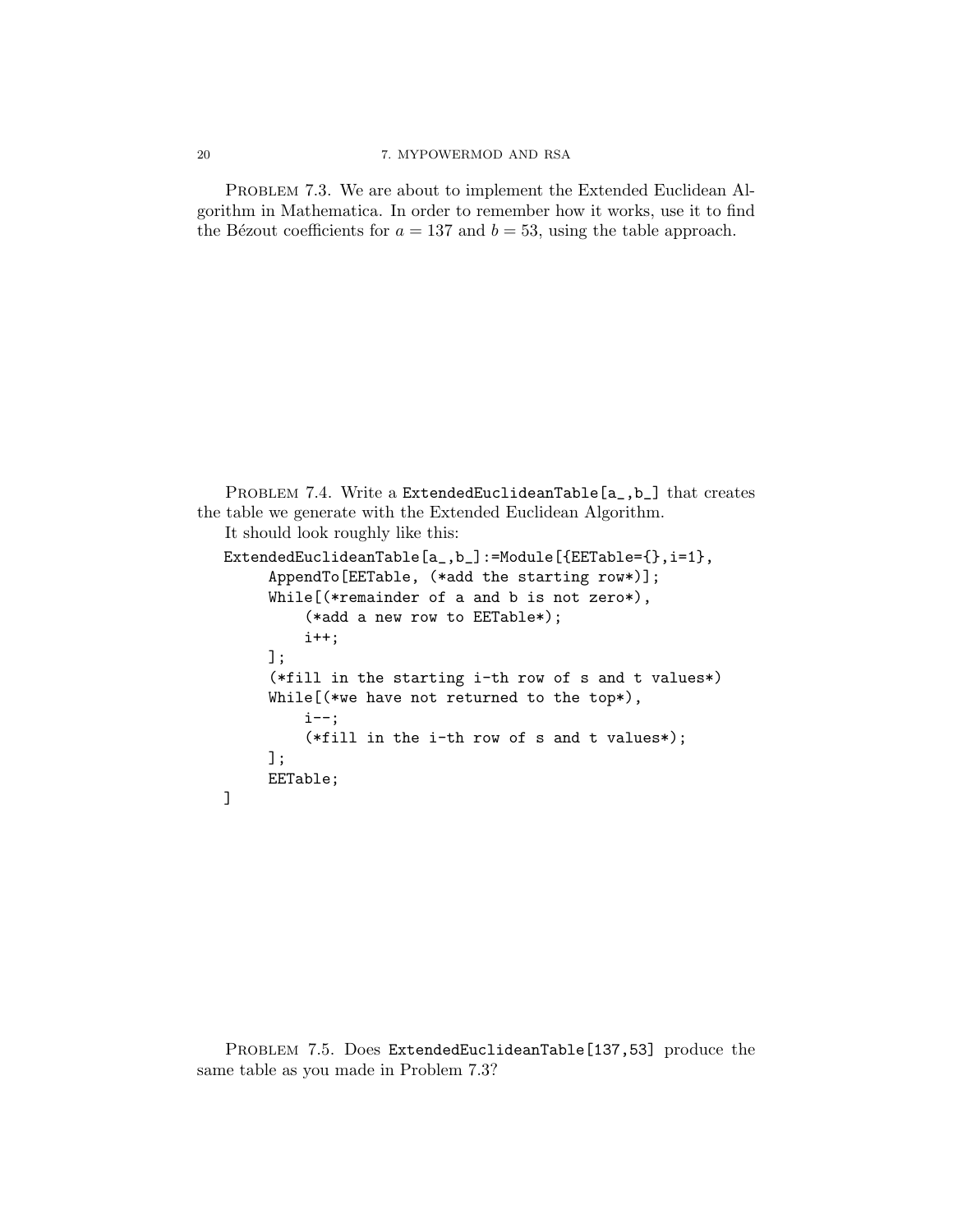PROBLEM 7.6. By accessing the correct cells inside the table produced by ExtendedEuclideanTable, write functions MyGCD[a\_,b\_], MyBezout[a\_,b\_] and MyMultiplicativeInverse[a\_,m\_].

Hint: Tables are just lists of lists. To get the third element of a list T, use the command  $T[[3]]$ . To get the last one, use  $T[[-1]]$ .

PROBLEM 7.7. Write a MyPowerMod[a\_,b\_,m\_] function by combining MyMultiplicativeInverse and PositivePowerMod.